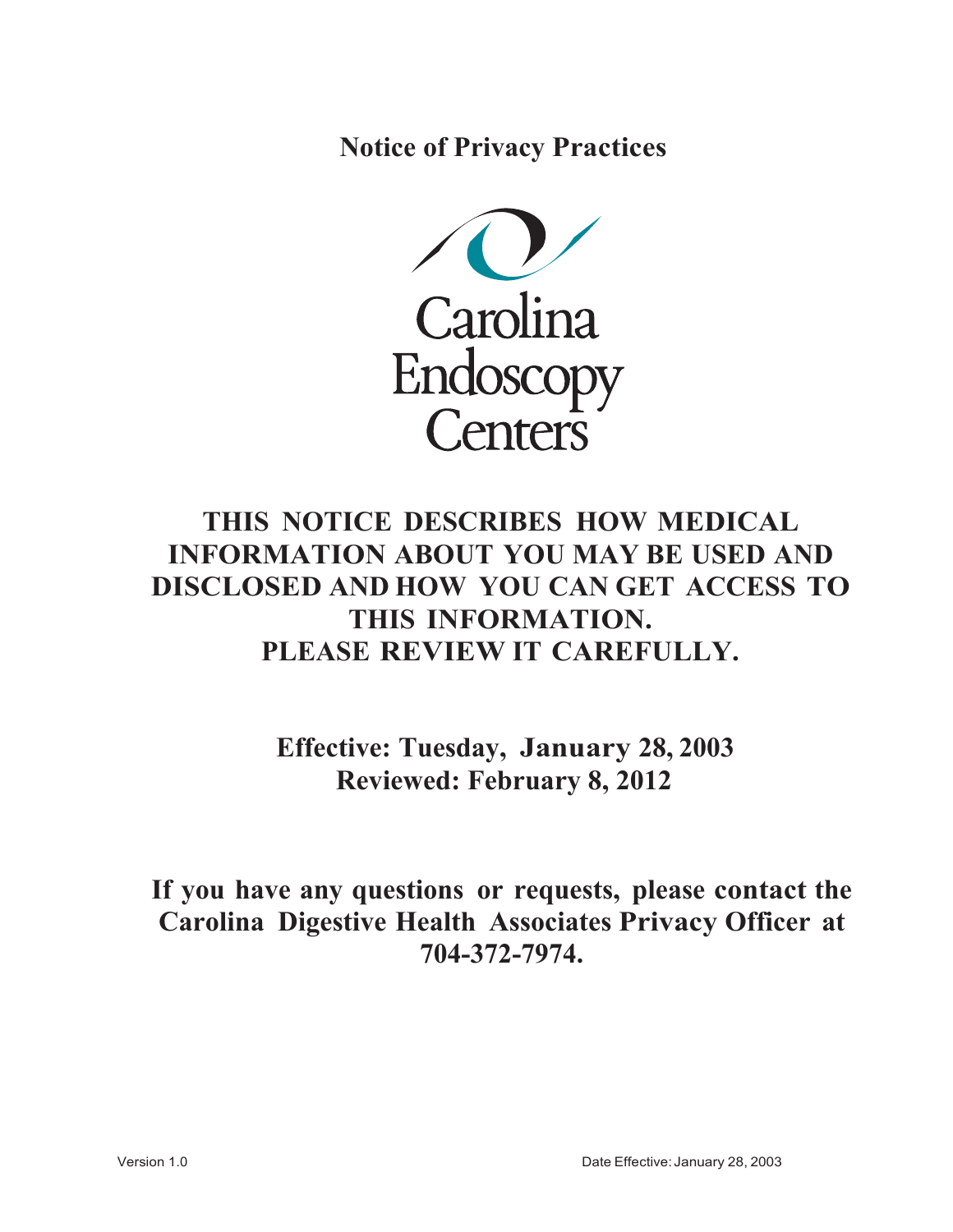- A. We have a legal duty to protect health information about you.
- B. We may use and disclose PHI about you in the following circumstances.
	- 1. We may use and disclose PHI about you to provide health care treatment to you.
	- 2. We may use and disclose PHI about you to obtain payment for services.
	- 3. We may use and disclose your PHI for health care operations.
	- 4. We may use and disclose PHI under other circumstances without your authorization.
	- 5. You can object to certain uses and disclosures.
	- 6. We may contact you to provide appointment reminders.
	- 7. We may contact you with information about treatment, services, products or health care providers.
	- 8. We may contact you for fundraising activities.
- C. You have several rights regarding PHI about you.
	- 1. You have the right to request restrictions on uses and disclosures of PHI about you.
	- 2. You have the right to request different ways to communicate with you.
	- 3. You have the right to see and copy PHI about you.
	- 4. You have the right to request amendment of PHI about you.
	- 5. You have the right to a listing of disclosures we have made.
	- 6. You have a right to a copy of this Notice.
- D. You may file a complaint about our privacy practices.
- E. Effective date of this Notice.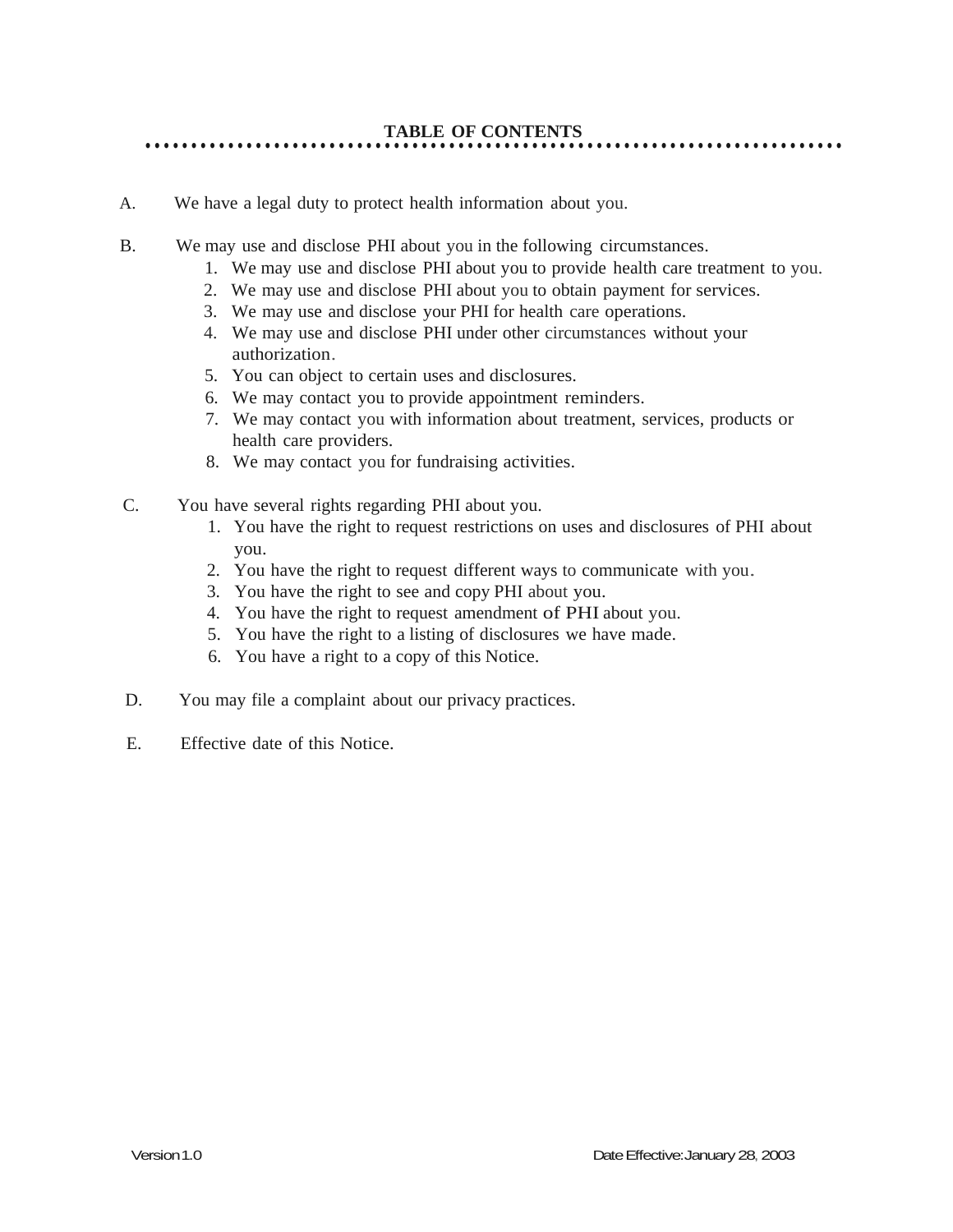# •••••••••••••••••••••••••••••••••••••••••••••••••••••••••••••••••••••••••••••••

### **A. WE HAVE A LEGAL DUTY TO PROTECT HEALTH INFORMATION ABOUT YOU.**

### •••••••••••••••••••••••••••••••••••••••••••••••••••••••••••••••••••••••••••••••

We are required to protect the privacy of health information about you and that can be identified with you, which we call "protected health information," or "PHI" for short. We must give you notice of our legal duties and privacy practices concerning PHI:

- We must protect PHI that we have created or received about your past, present, or future health condition, health care we provide to you, or payment for your health care.
- We must notify you about how we protect PHI about you.
- We must explain how, when and why we use and/or disclose PHI about you.
- We may only use and/or disclose PHI as we have described in this Notice.

This Notice describes the types of uses and disclosures that we may make and gives you some examples. In addition, we may make other uses and disclosures that occur as a byproduct of the permitted uses and disclosures described in this Notice.

We are required to follow the procedures in this Notice. We reserve the right to change the terms of this Notice and to make new notice provisions effective for all PHI that we maintain by first:

- Posting the revised notice in our offices;
- Making copies of the revised notice available upon request (either at our offices or through the contact person listed in this Notice); and
- Posting the revised notice on our website.

# •••••••••••••••••••••••••••••••••••••••••••••••••••••••••••••••••••••••••••••••

# **B. WE MAY USE AND DISCLOSE PHI ABOUT YOU WITHOUT YOUR AUTHORIZATION IN THE FOLLOWING CIRCUMSTANCES.**

# •••••••••••••••••••••••••••••••••••••••••••••••••••••••••••••••••••••••••••••••

### **1. We may use and disclose PHI about you to provide health care treatment to you.**

We may use and disclose PHI about you to provide, coordinate or manage your health care and related services. This may include communicating with other health care providers regarding your treatment and coordinating and managing your health care with others. For example, we may use and disclose PHI about you when you need a prescription, lab work, an x-ray, or other health care services. Inaddition, we may use and disclose PHI about you when referring you to another health care provider.

*EXAMPLE* Your doctor may share medical information about you with another health care provider. For example, if you are referred to another doctor, that doctor will need to know if you are allergic to any medications. Similarly, your doctor may share PHI about you with a pharmacy when calling in a prescription.

### **2. We may use and disclose PHI about you to obtain payment for services.**

Generally, we may use and give your medical information to others to bill and collect payment for the treatment and services provided to you. Before you receive scheduled services, we may share information about these services with your health plan(s). Sharing information allows us to ask for coverage under your plan or policy and for approval of payment before we provide the services. We may also share portions of your medical information with the following: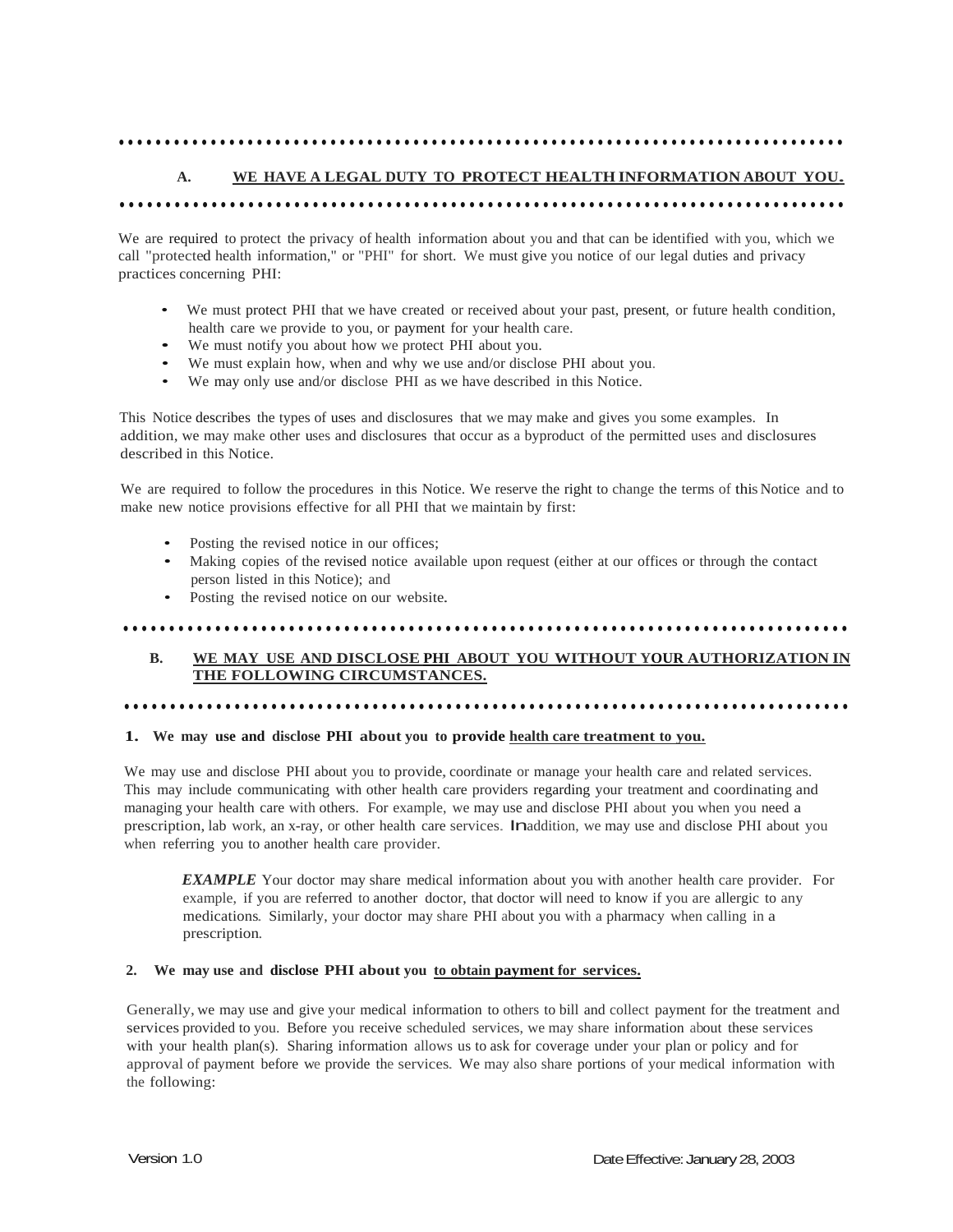- Billing departments;
- Collection departments or agencies;
- Insurance companies, health plans and their agents which provide you coverage;
- Hospital departments that review the care you received to check that it and the costs associated with it were appropriate for your illness or injury; and
- Consumer reporting agencies (e.g., credit bureaus).

*EXAMPLE:* Let's say you have colitis. We may need to give your health plan(s) information about your condition, any supplies used, and services you received (such as x-rays or surgery).The information is given to our billing department and your health plan so we can be paid or you can be reimbursed.

### **3. We may use and disclose your PHI for health care operations.**

We may use and disclose PHI in performing business activities, which we call "health care operations". These "health care operations"allow us to improve the quality of care we provide and reduce health care costs. Examples of the way we may use or disclose PHI about you for "health care operations" include the following:

- Reviewing and improving the quality, efficiency and cost of care that we provide to you and our other patients. For example, we may use PHI about you to develop ways to assist our health care providers and staff in deciding what medical treatment should be provided to others.
- Improving health care and lowering costs for groups of people who have similar health problems and to help manage and coordinate the care for these groups of people. We may use PHI to identify groups of people with similar health problems to give them information, for instance, about treatment alternatives, classes, or new procedures.
- Reviewing and evaluating the skills, qualifications, and performance of health care providers taking care of you.
- Providing training programs for students, trainees, health care providers or non-health care professionals (for example, billing clerks or assistants, etc.) to help them practice or improve their skills.

Cooperating with outside organizations that assess the quality of the care we provide. These organizations might include government agencies or accrediting bodies such as the Joint Commission on Accreditation of Healthcare Organizations.

- Cooperating with outside organizations that evaluate, certify or license health care providers, staff or facilities in a particular field or specialty. For example, we may use or disclose PHI so that one of our nurses may become certified as having expertise in a specific field of nursing, such as pediatric nursing.
- Assisting various people who review our activities. For example, doctors reviewing the services provided to you, and accountants, lawyers, and others who assist us in complying with applicable laws may see PHI.
- Planning for our organization's future operations, and fundraising for the benefit of our organization.
- Conducting business management and general administrative activities related to our organization and the services it provides, including providing info.
- Resolving grievances within our organization.
- Reviewing activities and using or disclosing PHI in the event that we sell our business, property or give control of our business or property to someone else.
- Complying with this Notice and with applicable laws.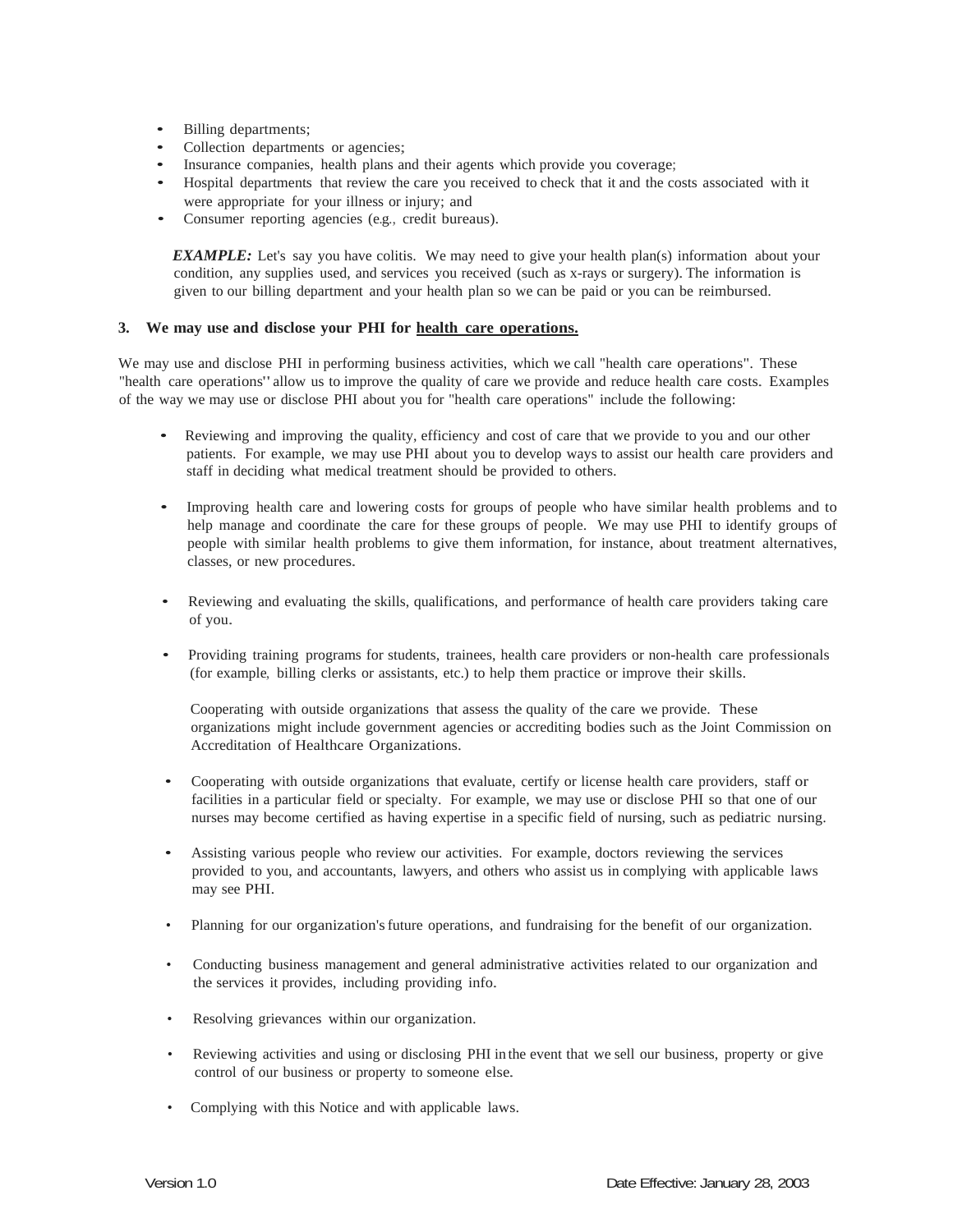### **4. We may use and disclose PHI under other circumstances without your authorization.**

We may use and/or disclose PHI about you for a number of circumstances in which you do not have to consent, give authorization or otherwise have an opportunity to agree or object. Those circumstances include:

- When the law requires the use and/or disclosure. For example, when federal, state or local law or other judicial or administrative proceeding requires a disclosure.
- When the use and/or disclosure is necessary for public health activities. For example, we may disclose PHI about you if you have been exposed to a communicable disease or may otherwise be at risk of contracting or spreading a disease or condition.
- When the disclosure relates to victims of abuse, neglect or domestic violence.
- When the use and/or disclosure is for health oversight activities. For example, we may disclose PHI about you to a state or federal health oversight agency that is authorized by law to oversee our operations.
- When the disclosure is for judicial and administrative proceedings. For example, we may disclose PHI about you in response to an order of a court or administrative tribunal.
- When the disclosure is for law enforcement purposes. For example, we may disclose PHI about you in order to comply with laws that require the reporting of certain types of wounds or other physical injuries.
- When the use and/or disclosure relates to decedents. For example, we may disclose PHI about you to a coroner or medical examiner for the purposes of identifying you should you die.
- When the use and/or disclosure relates to cadaveric organ, eye or tissue donation purposes.
- When the use and/or disclosure relates to medical research. Under certain circumstances, we may disclose PHI about you for medical research.
- When the use and/or disclosure is to avert a serious threat to health or safety. For example, we may disclose PHI about you to prevent or lessen a serious and eminent threat to the health or safety of a person or the public.
- When the use and/or disclosure relates to specialized government functions. For example, we may disclose PHI about you if it relates to military and veterans' activities, national security and intelligence activities, protective services for the President, and medical suitability or determinations of the Department of State.
- When the use and/or disclosure relates to correctional institutions and in other law enforcement custodial situations. For example, in certain circumstances,we may disclose PHI about you to a correctional institution having lawful custody of you.

#### **5. You can object to certain uses and disclosures.**

Unless you object, we may use or disclose PHI about you in the following circumstances:

- We may share your name, your room number, and your condition in our patient listing with clergy and with people who ask for you by name. We also may share your religious affiliation with clergy.
- We may share with a family member, relative, friend or other person identified by you, PHI directly related to that person's involvement in your care or payment for your care. We may share with a family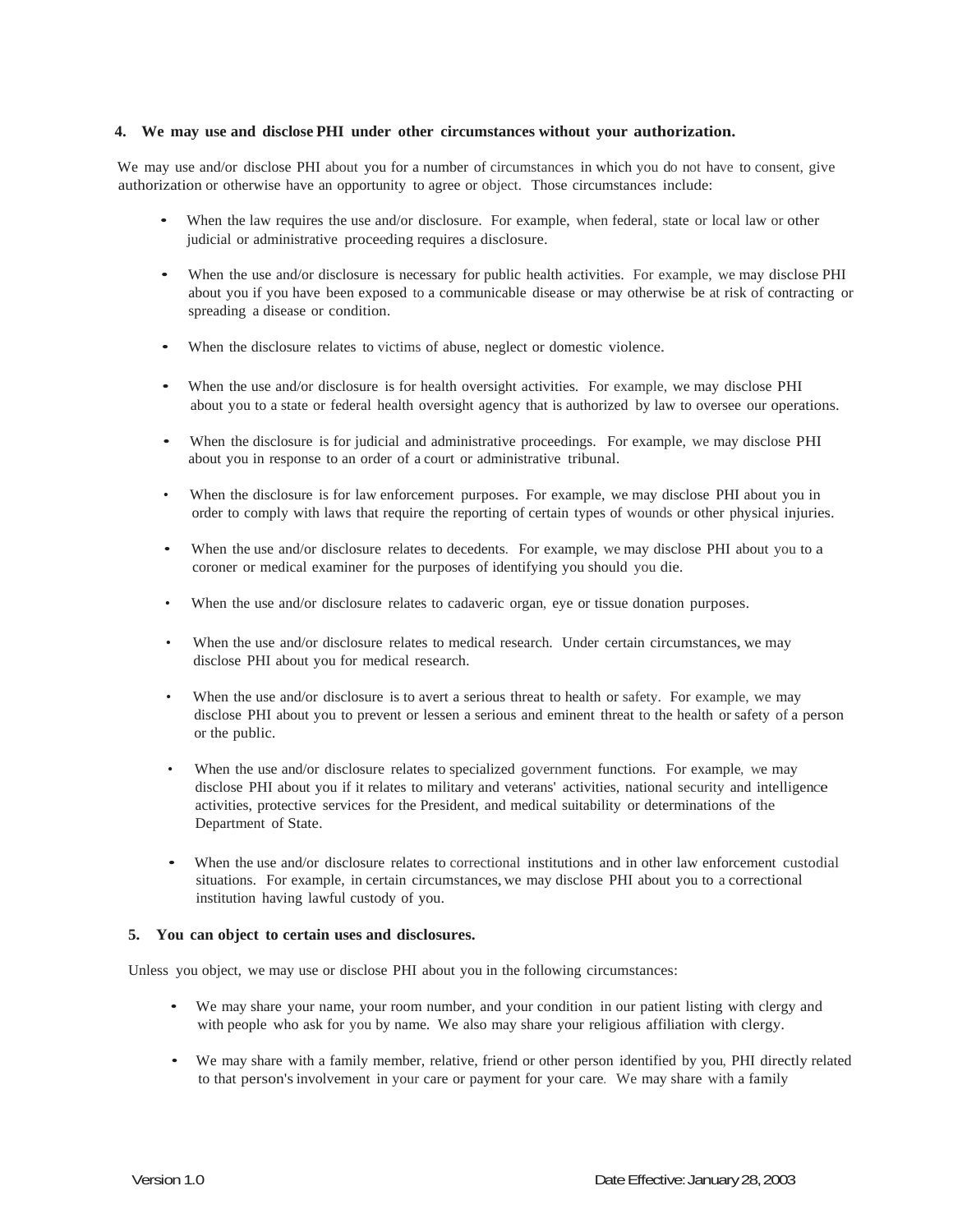member, personal representative or other person responsible for your care PHI necessary to notify such individuals of your location, general condition or death.

We may share with a public or private agency (for example, American Red Cross) PHI about you for disaster relief purposes. Even if you object, we may still share the PHI about you, if necessary for the emergency circumstances.

If you would like to object to our use or disclosure of PHI about you in the above circumstances, please call our Privacy Officer at 704-372-7974.

### **6. We may contact you to provide appointment reminders.**

We may use and/or disclose PHI to contact you to provide a reminder to you about an appointment you have for treatment or medical care.

### **7. We may contact you with information about treatment, services, products or health care providers.**

We may use and/or disclose PHI to manage or coordinate your healthcare. This may include telling you about treatments, services, products and/or other healthcare providers. We may also use and/or disclose PHI to give you gifts of a small value.

*EXAMPLE:* If you are diagnosed with diabetes, we may tell you about nutritional and other counseling services that may be of interest to you.

### **8. We may contact you for fundraising activities.**

We may use and/or disclose PHI about you, including disclosure to a foundation, to contact you to raise money for the facility and its operations. We would only release contact information and the dates you received treatment or services at the facility. If you do not want to be contacted in this way, you must notify in writing our contact person listed on the cover page of this Notice.

# **\*\*ANY OTHER USE OR DISCLOSURE OF PHI ABOUT YOU REQUIRES YOUR WRITTEN AUTHORIZATION \*\***

Under any circumstances other than those listed above, we will ask for your written authorization before we use or disclose PHI about you. If you sign a written authorization allowing us to disclose PHI about you in a specific situation, you can later cancel your authorization in writing. If you cancel your authorization in writing, we will not disclose PHI about you after we receive your cancellation, except for disclosures that were being processed before we received your cancellation.

# •••••••••••••••••••••••••••••••••••••••••••••••••••••••••••••••••••••••••••••••

### **C. YOU HAVE SEVERAL RIGHTS REGARDING PHI ABOUT YOU.**

# •••••••••••••••••••••••••••••••••••••••••••••••••••••••••••••••••••••••••••••••

### **1. You have the right to request restrictions on uses and disclosures of PHI about you.**

You have the right to request that we restrict the use and disclosure of PHI about you. We are not required to agree to your requested restrictions. However, even if we agree to your request, in certain situations your restrictions may not be followed. These situations include emergency treatment, disclosures to the Secretary of the Department of Health and Human Services, and uses and disclosures described in subsection 4 of the previous section of this Notice. You may request a restriction by completing, inwriting, a Request to Restrict Use and Disclosure of PHI form and submitting it to Carolina Digestive Health Associates.

### **2. You have the right to request different ways to communicate with you.**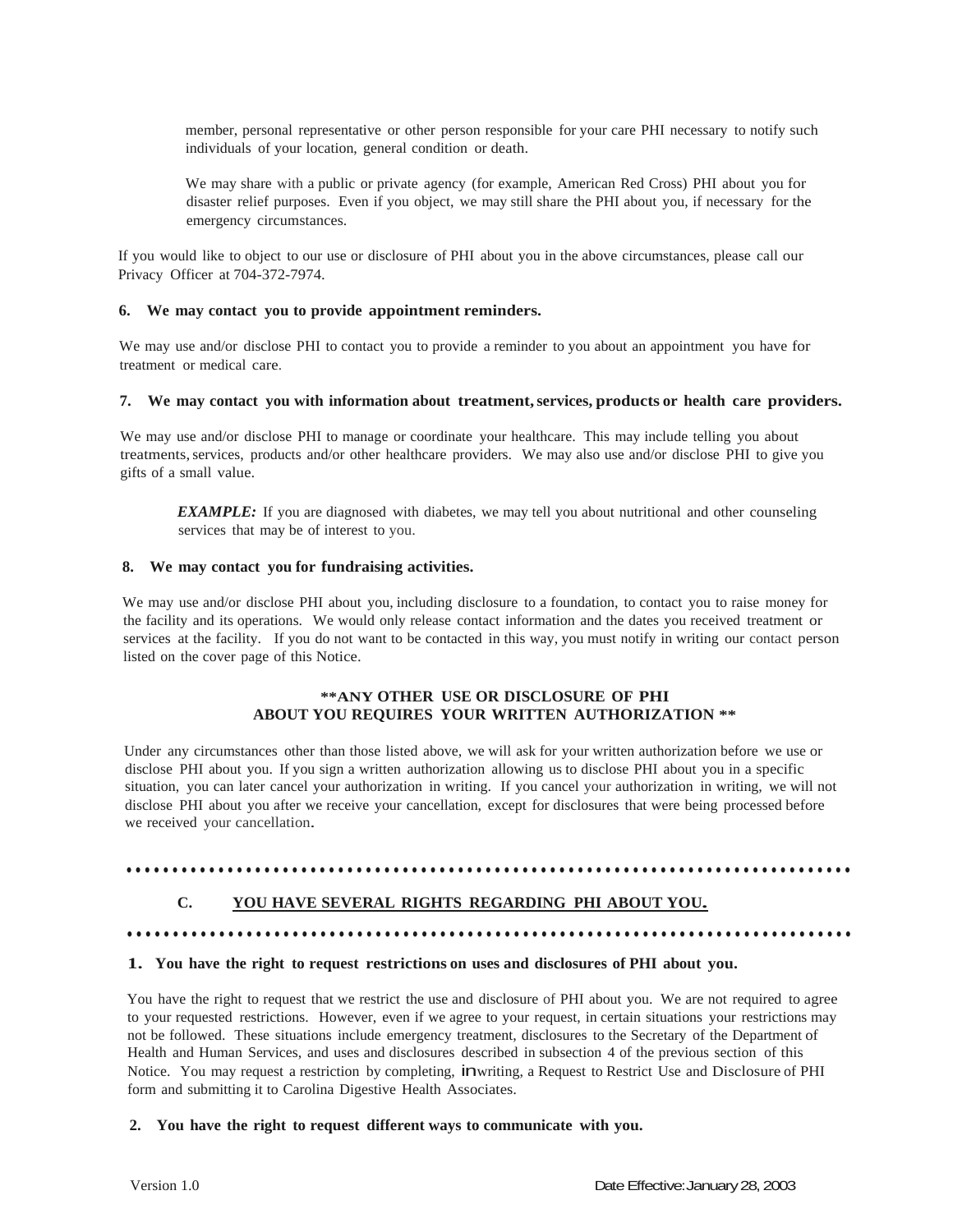You have the right to request how and where we contact you about PHI. For example, you may request that we contact you at your work address or phone number or by email. Your request must be in writing. We must accommodate reasonable requests, but, when appropriate, may condition that accommodation on your providing us with information regarding how payment, if any, will be handled and your specification of an alternative address or other method of contact. You may request alternative communications by completing, in writing, a Confidential Communications Request form and submitting it to Carolina Digestive Health Associates.

### **3. You have the right to see and copy PHI about you.**

You have the right to request to see and receive a copy of PHI contained in clinical, billing and other records used to make decisions about you. Your request must be in writing. We may charge you "related fees. Instead of providing you with a full copy of the PHI, we may give you a summary or explanation of the PHI about you, if you agree in advance to the form and cost of the summary or explanation. There are certain situations in which we are not required to comply with your request.Under these circumstances, we will respond to you in writing, stating why we will not grant your request and describing any rights you may have to request a review of our denial. You may request to see and receive a copy of PHI by completing, in writing, a Request to Access or Obtain Copies of PHI form and submitting it to Carolina Digestive Health Associates.

### **4. You have the right to request amendment of PHI about you.**

You have the right to request that we make amendments to clinical, billing and other records used to make decisions about you. Your request must be in writing and must explain your reason(s) for the amendment. We may deny your request if: 1) the information was not created by us (unless you prove the creator of the information is no longer available to amend the record); 2) the information is not part of the records used to make decisions about you; 3) we believe the information is correct and complete; or 4) you would not have the right to see and copy the record as described in paragraph 3 above. We will tell you in writing the reasons for the denial and describe your rights to give us a written statement disagreeing with the denial. If we accept your request to amend the information, we will make reasonable efforts to inform others of the amendment, including persons you name who have received PHI about you and who need the amendment. You may request an amendment of your PHI by completing, in writing, a Request to Amend PHI form and submitting it to Carolina Digestive Health Associates.

### **5. You have the right to a listing of disclosures we have made.**

If you ask our contact person in writing, you have the right to receive a written list of certain of our disclosures of PHI about you. You may ask for disclosures made up to six (6) years before your request (not including disclosures made prior to April 14, 2003). We are required to provide a listing of all disclosures except the following:

- For your treatment
- For billing and collection of payment for your treatment
- For our health care operations
- Made to or requested by you, or that you authorized
- Occurring as a byproduct of permitted uses and disclosures
- Made to individuals involved in your care, for directory or notification purposes, or for other purposes described in subsection B.5 above
- Allowed by law when the use and/or disclosure relates to certain specialized government functions or relates to correctional institutions and in other law enforcement custodial situations (please see subsection B.4 above) and
- As part of a limited set of information which does not contain certain information which would identify you

The list will include the date of the disclosure, the name (and address, if available) of the person or organization receiving the information, a brief description of the information disclosed, and the purpose of the disclosure. If, under permitted circumstances, PHI about you has been disclosed for certain types of research projects, the list may include different types of information.